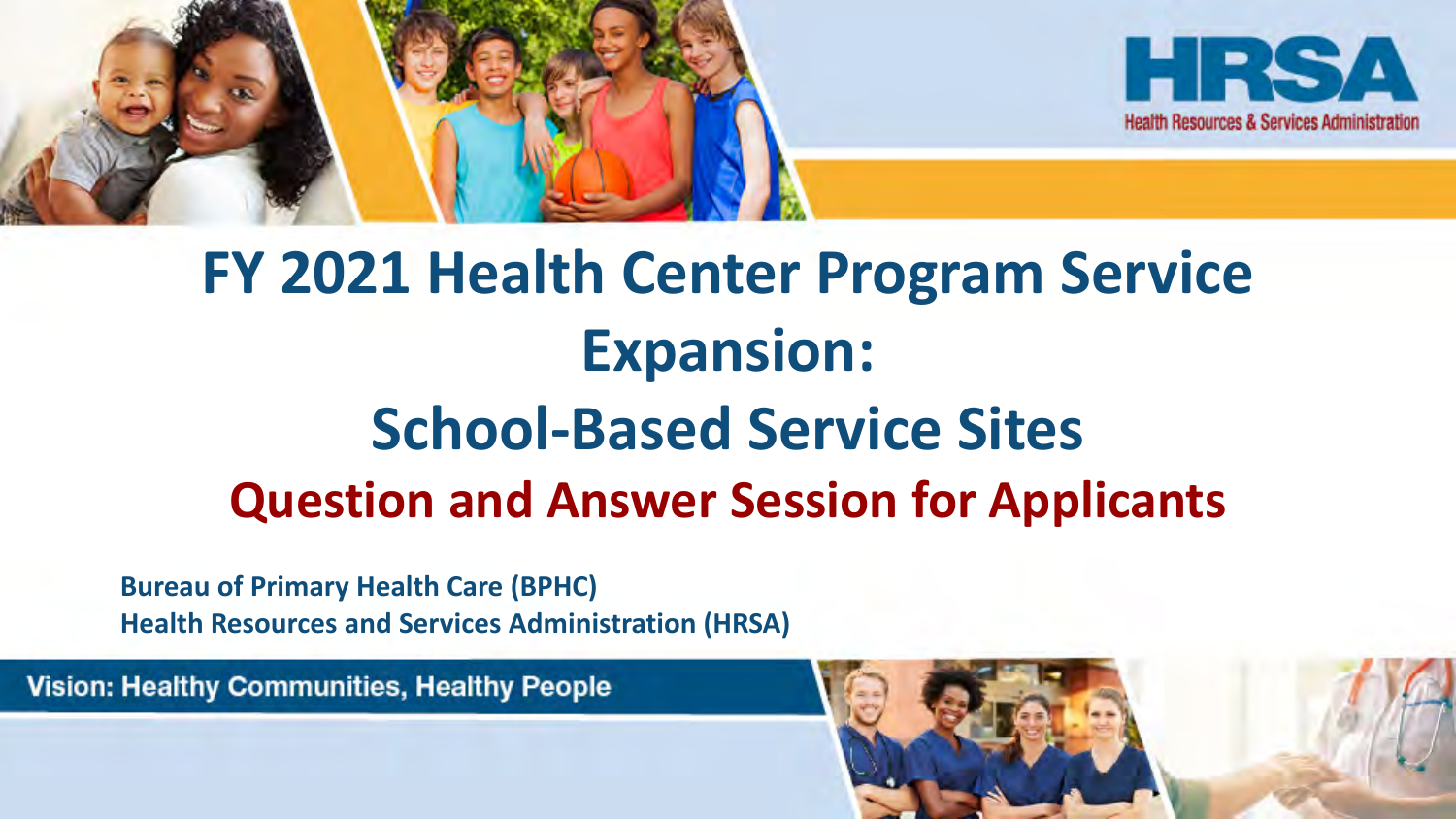#### **Agenda**

- SBSS Overview
- Key Points
- Live Q&A
- Technical Assistance Resources





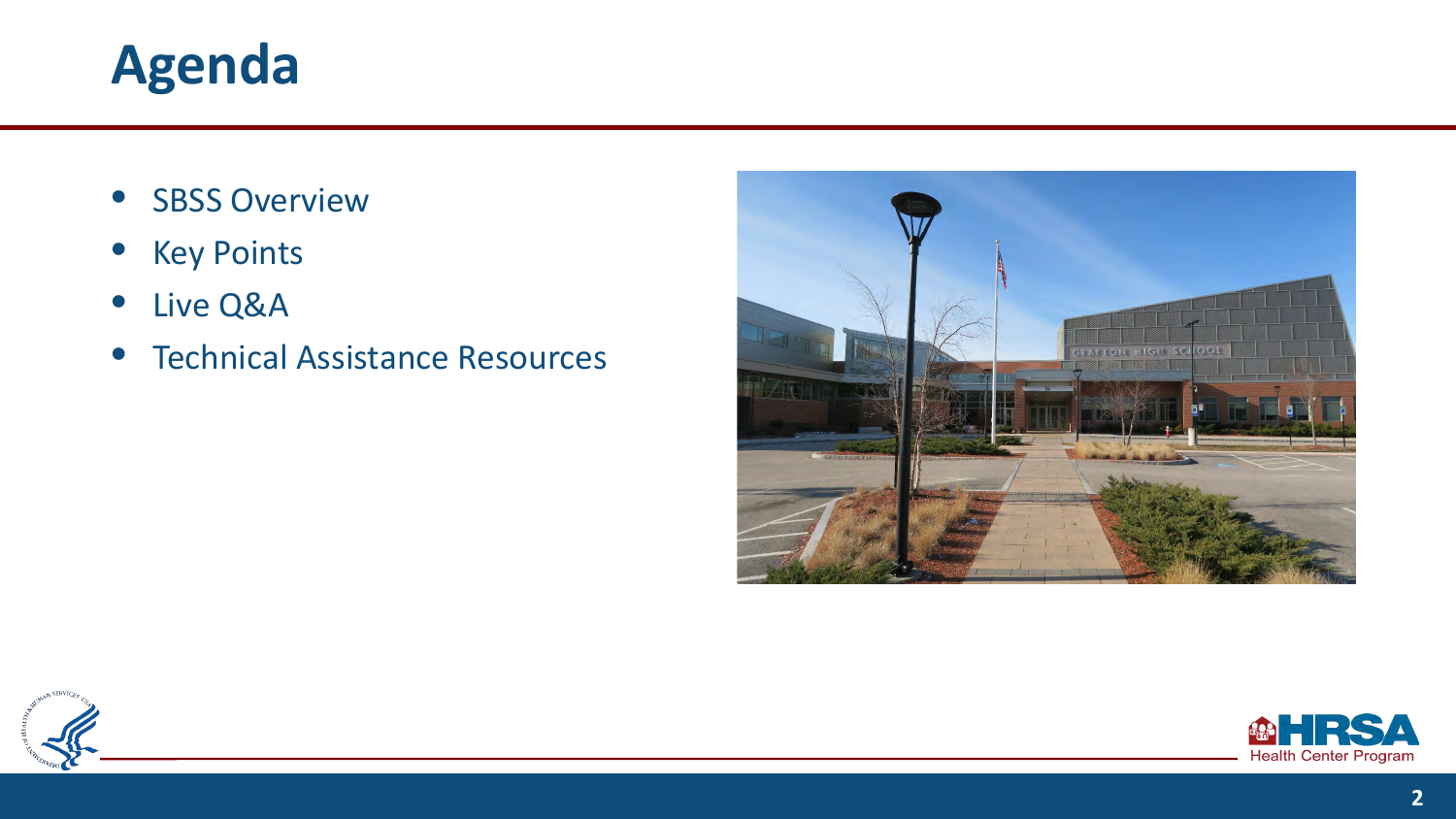

To increase the number of patients who can access comprehensive primary health care through Health Center Program award recipients' **service delivery sites located at schools**.





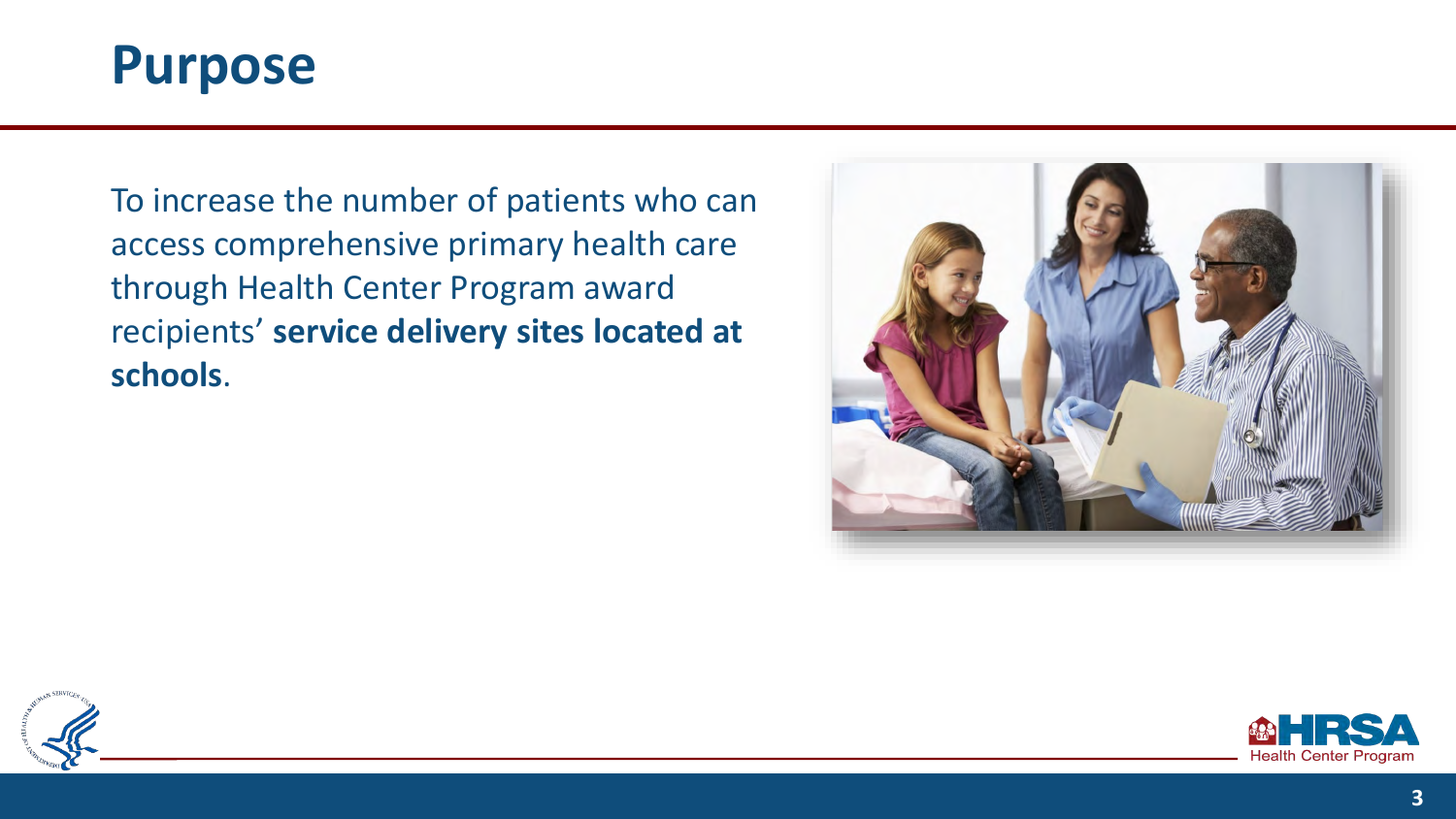### **Award Information** *Period of Performance: September 1,*



*2021, through August 31, 2023*

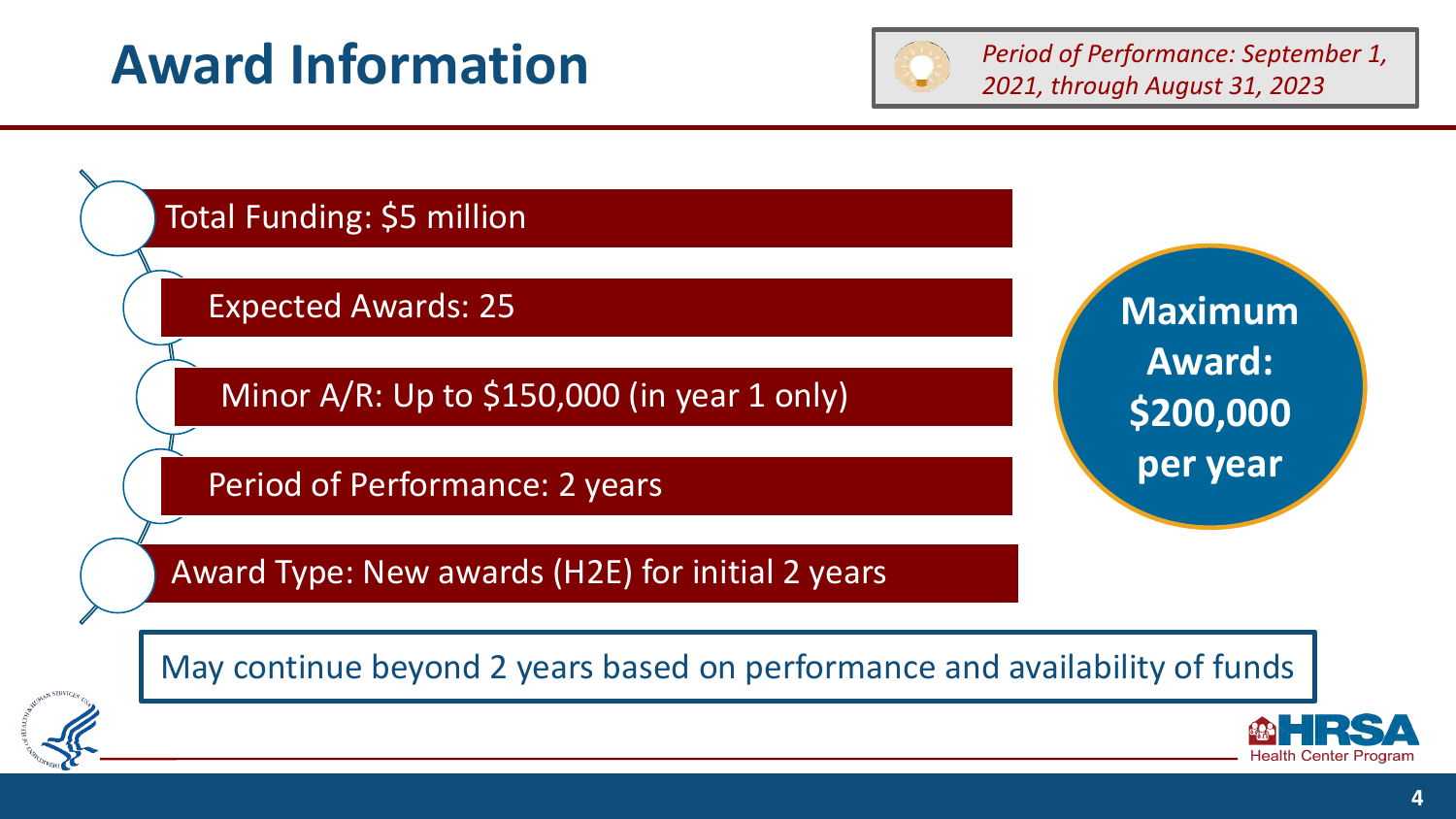#### **Important Dates**

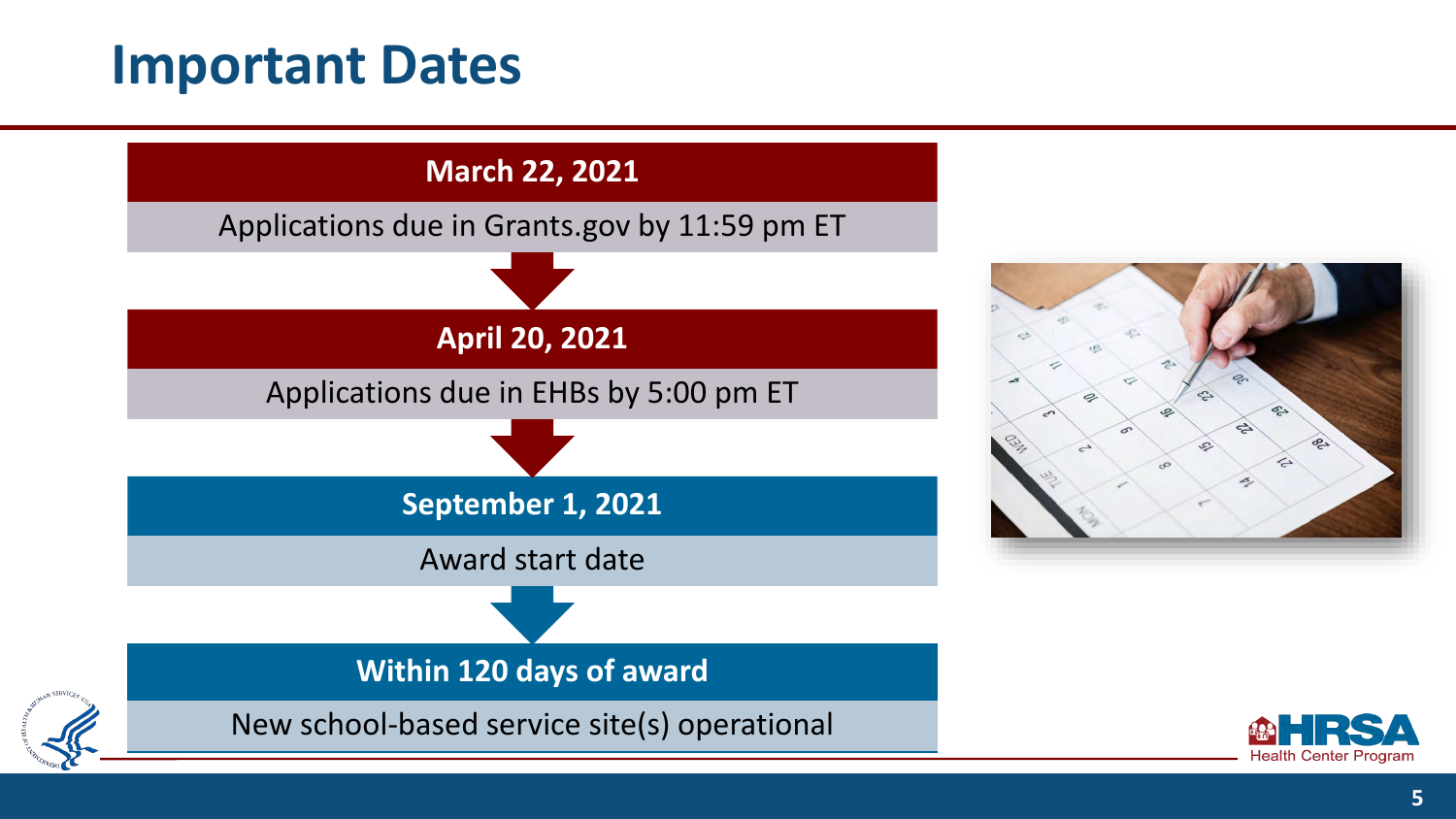# **Eligibility**

#### **Existing H80 Health Center Program award recipient**

#### $\checkmark$  Application must:

- $\checkmark$  Apply for \$200,000 annually, or less
- $\checkmark$  Propose to expand services in:
	- o One or more current school-based service sites (in scope on Form 5B: Service Sites) **and/or**
	- o One or more newly proposed school-based service sites (in application on Form 5B)
- $\checkmark$  Include the Project Narrative and a letter of support from each school and/or school district where service expansion is proposed
- $\checkmark$  Be submitted by the Grants.gov and EHBs deadlines



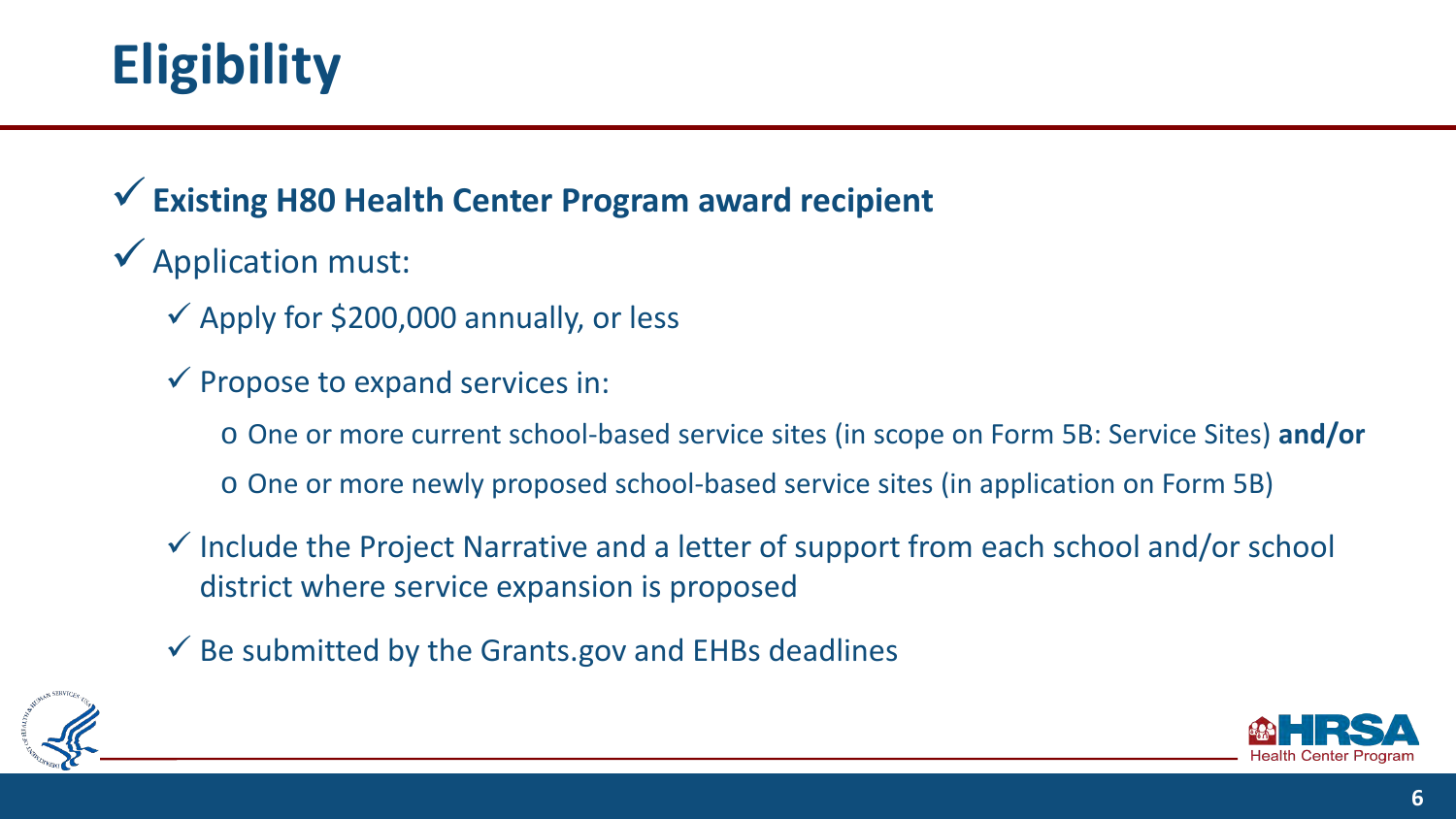### **Summary of Forms**

| <b>Required</b><br><b>Forms</b> | $\bullet$<br>$\bullet$<br>$\bullet$<br>$\bullet$ | <b>Budget Information Form (SF-424A)</b><br><b>Federal Object Class Categories Form</b><br>Form 1B: BPHC Funding Request Summary<br><b>Project Overview Form</b>                                           |
|---------------------------------|--------------------------------------------------|------------------------------------------------------------------------------------------------------------------------------------------------------------------------------------------------------------|
| <b>Optional</b><br><b>Forms</b> | $\bullet$<br>$\bullet$<br>$\bullet$              | Form 5B: Service Sites (required for addition of new sites)<br>Minor A/R Forms<br><b>Project Cover Page</b><br>$\bullet$<br><b>Other Requirements for Sites</b><br>$\bullet$<br><b>Equipment List Form</b> |



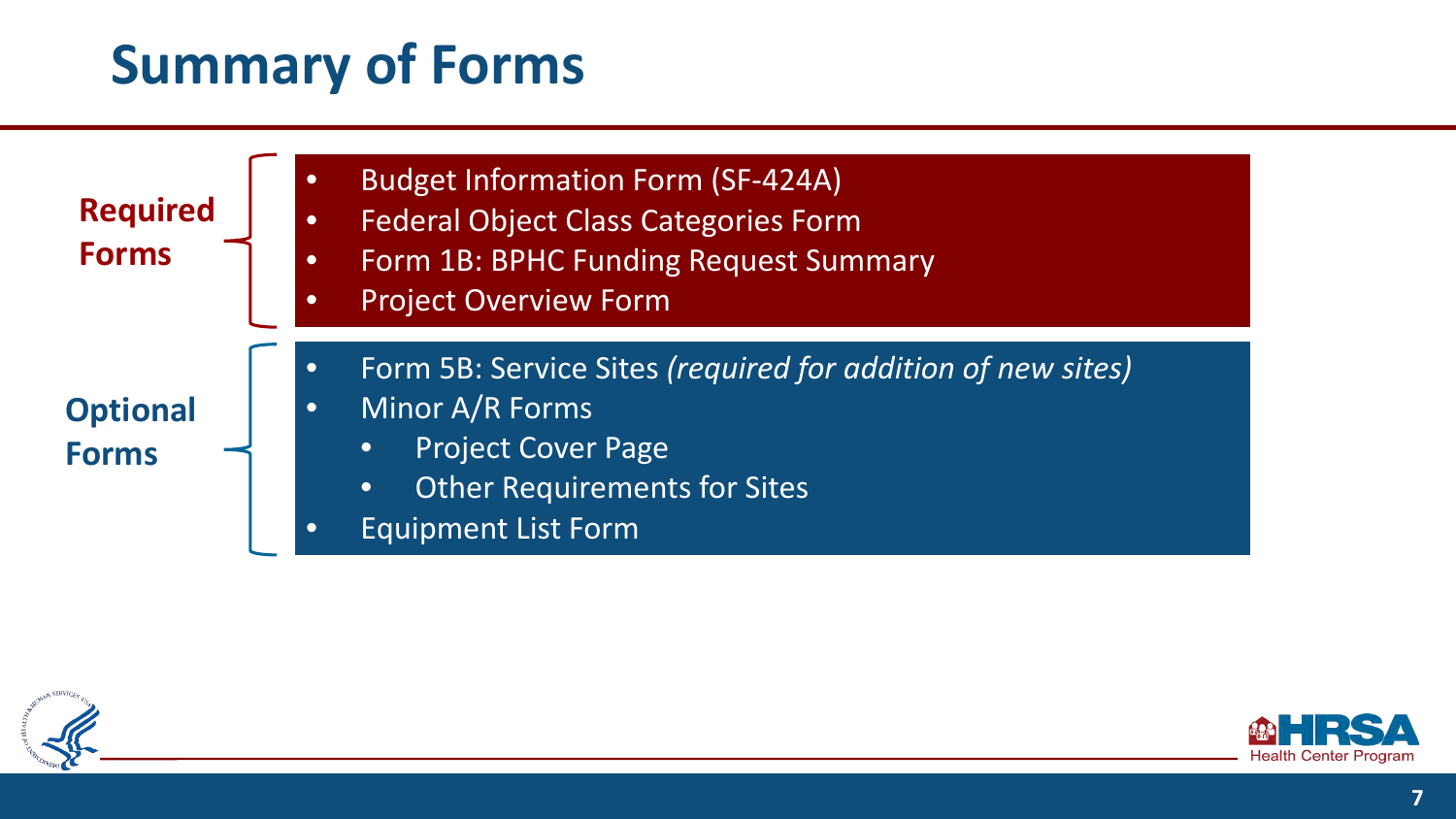### **Project Work Plan**





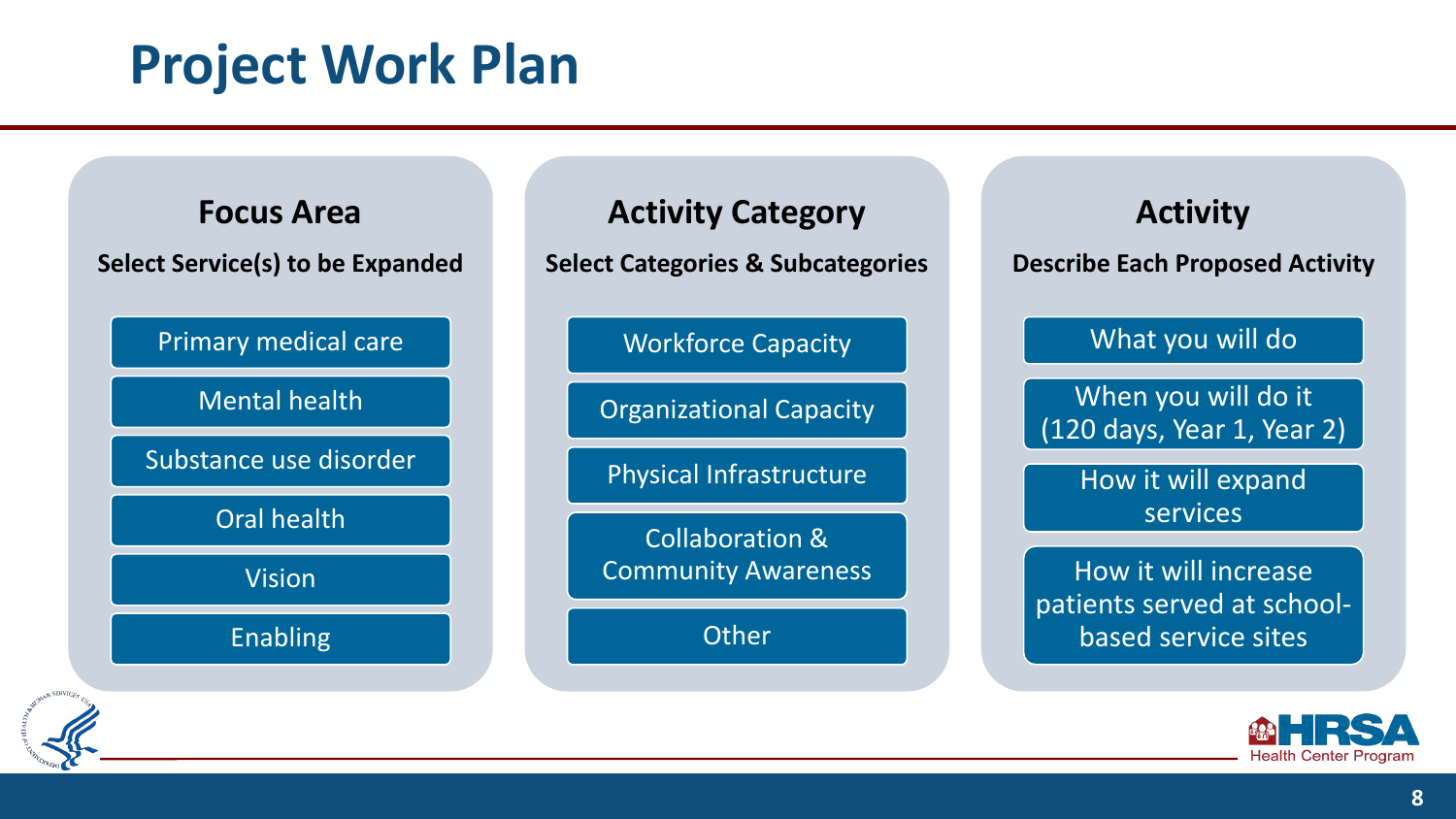#### **Key Points**

**SBSS Purpose:** To increase the number of patients who access comprehensive primary health care through Health Center Program award recipients' **service delivery sites located at schools**.

- Accomplish purpose by:
	- Adding new service delivery site(s) located at schools or
	- **Expanding one or more services at existing** school-based service site(s)
- Apply for up to \$200,000 per year
- **You may not expand your service area through this application**
- Ongoing compliance is critical





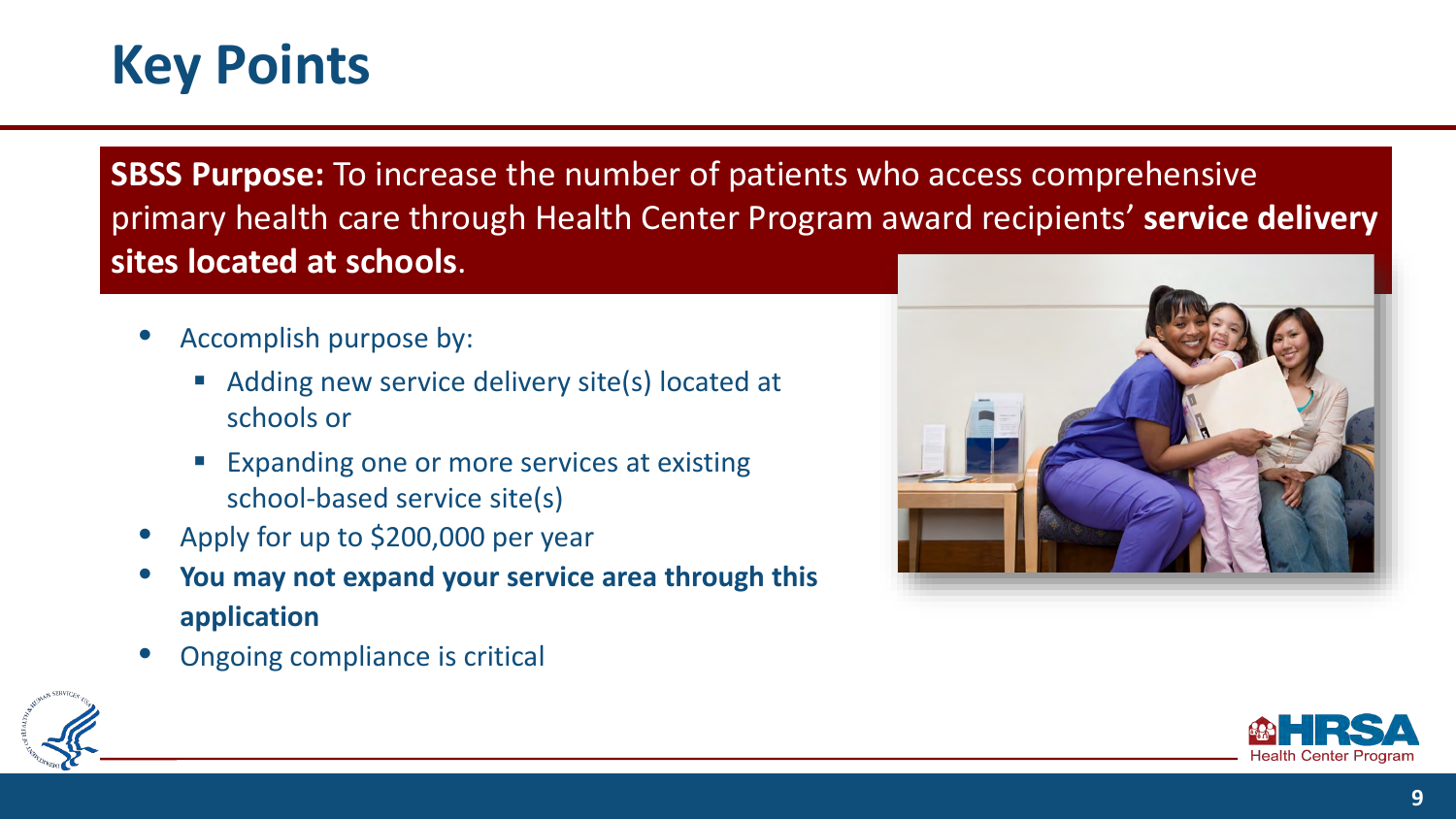## **Live Q&A**



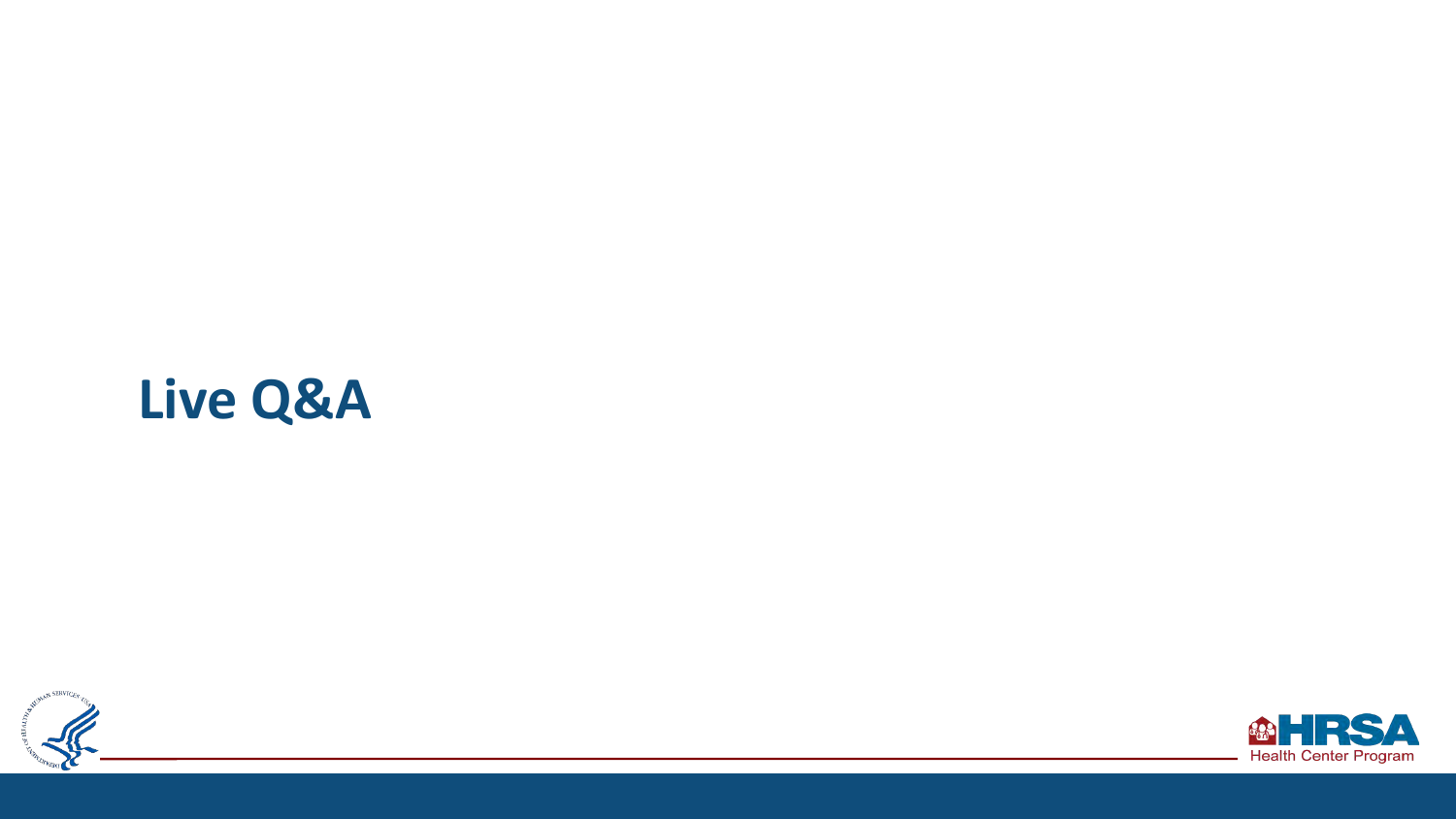### **SBSS Technical Assistance Webpage**





**<https://bphc.hrsa.gov/program-opportunities/school-based-service-expansion>**

Health Center Program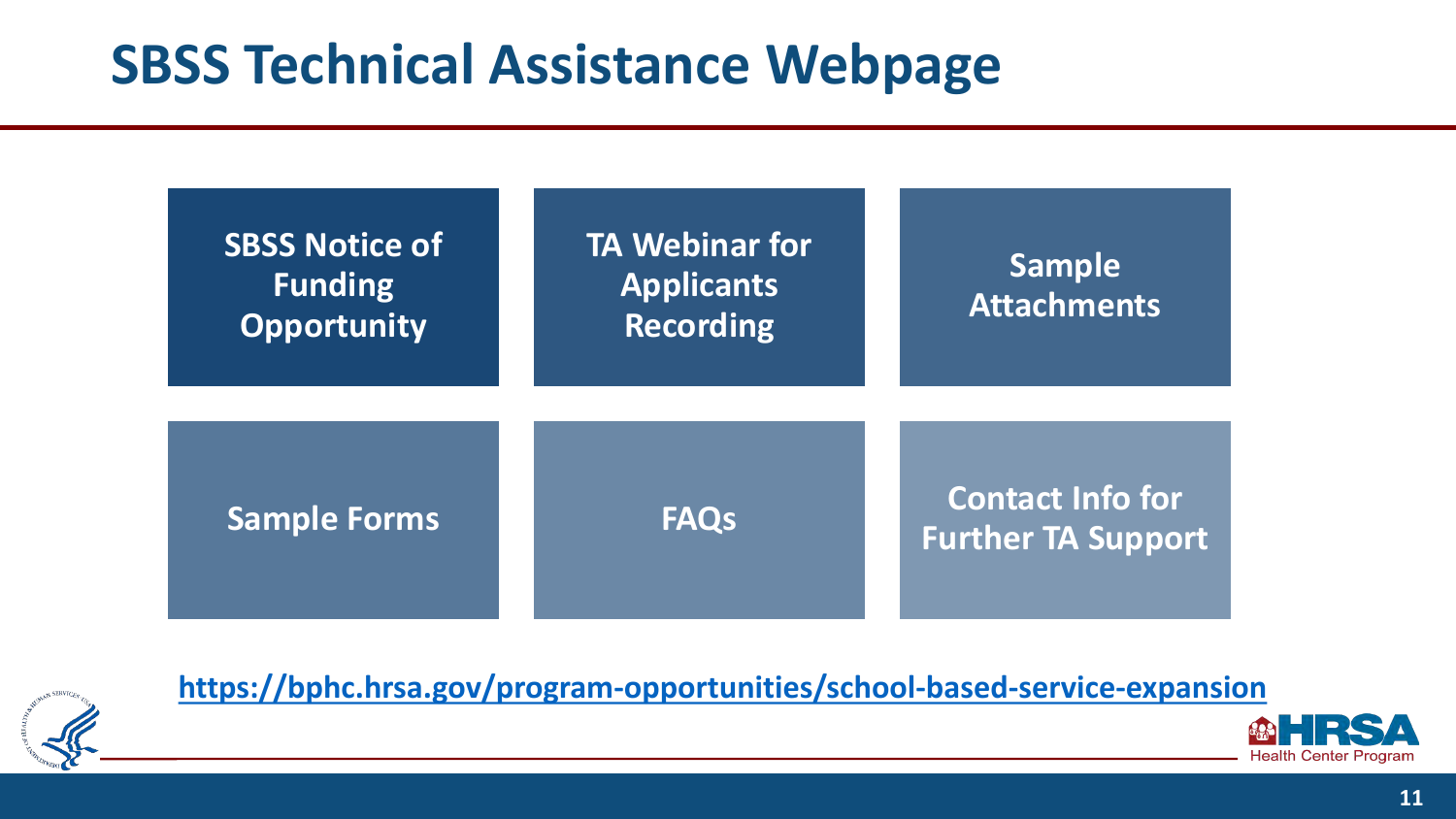# **Application Technical Assistance Resources**



| <b>Assistance Needed</b>                                      | <b>Contact</b>                                                              |
|---------------------------------------------------------------|-----------------------------------------------------------------------------|
| <b>Guidance on Requirements</b><br>and Application Components | <b>SBSS Technical Assistance Webpage</b>                                    |
| <b>Application Questions</b>                                  | <b>SBSS Technical Assistance Team</b><br><b>BPHC Contact Form</b>           |
| <b>Budget and Grant</b><br><b>Administration Questions</b>    | Brian Feldman: bfeldman@hrsa.gov<br>Nicole Turner: nturner@hrsa.gov         |
| <b>Grants.gov Submission Issues</b>                           | <b>Grants.gov Contact Center</b><br>1-800-518-4726 or support@grants.gov    |
| <b>EHBs Submission Issues</b><br><b>SALES</b>                 | <b>Health Center Program Support</b><br>1-877-464-4772 or BPHC Contact Form |